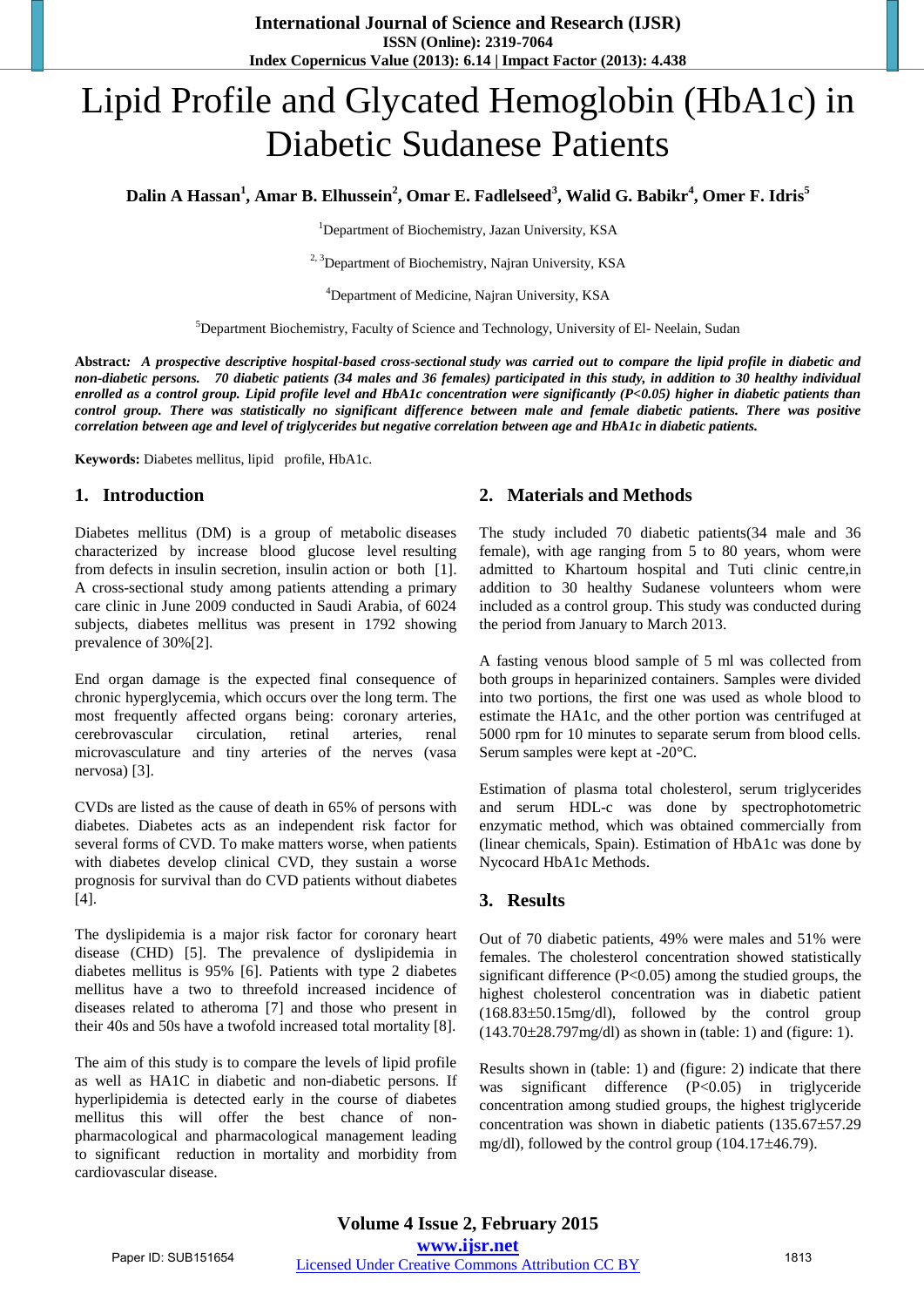#### **International Journal of Science and Research (IJSR) ISSN (Online): 2319-7064 Index Copernicus Value (2013): 6.14 | Impact Factor (2013): 4.438**



Results presented in (table: 1) and (figure: 3) indicate that there was significant difference (P<0.05) in HDL concentration among studied groups, the highest concentration was in diabetic patients  $(45.44 \pm 13.80 \text{ mg/dl})$ ,

followed by the control group  $(38.20 \pm 6.84 \text{ mg/dl})$ . The results in (table: 1) and (figure: 4) showed statistically highly significant difference (P<0.001) in LDL concentration among studied groups, the highest LDL concentration was observed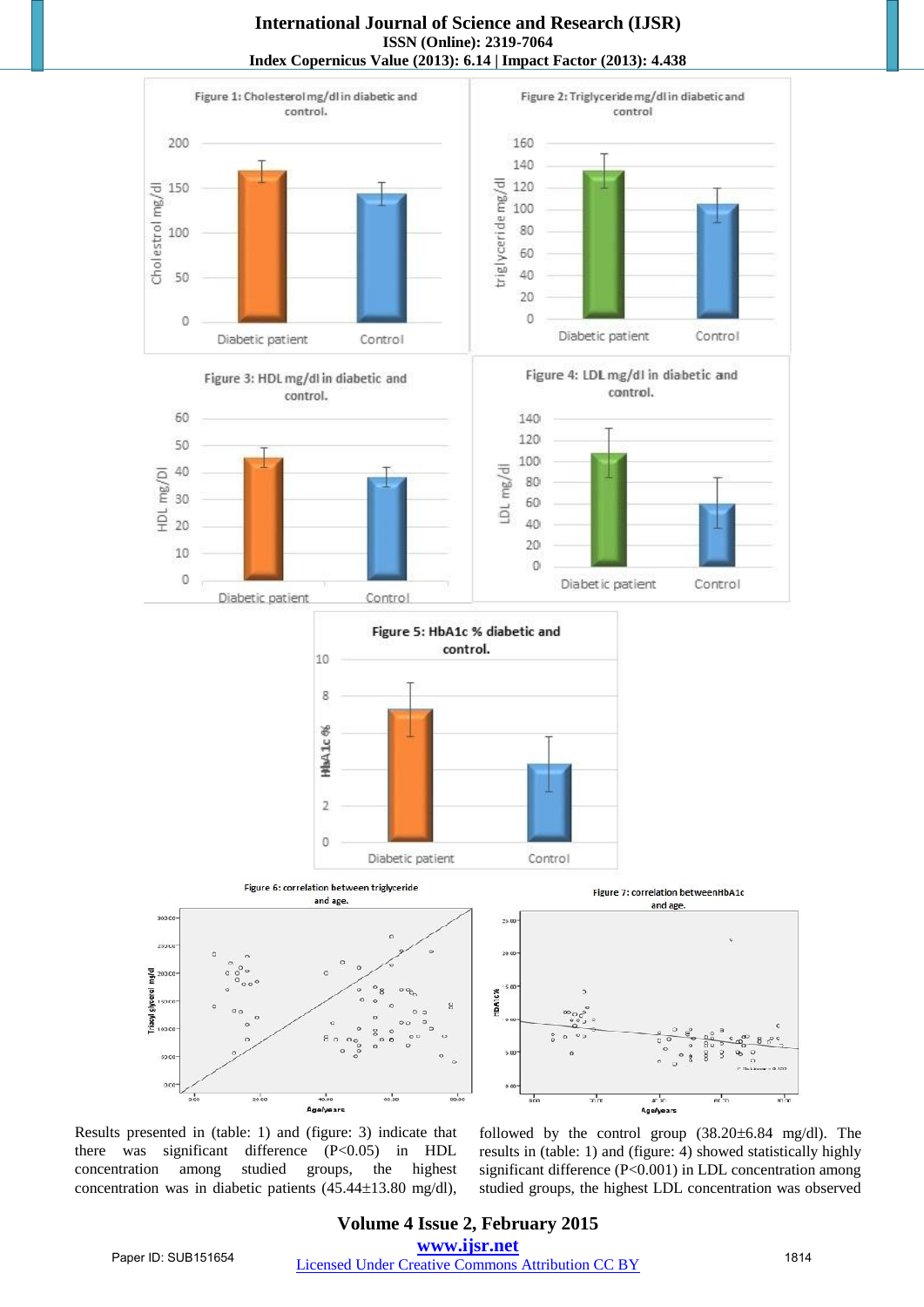in diabetic patients (108.24±37.00 mg/dl) followed by control group  $(60.23 \pm 36.96 \text{ mg/dl}).$ 

| Parameters tested     | Disease state             |                                  |           |
|-----------------------|---------------------------|----------------------------------|-----------|
|                       | DM                        | Control                          | $P$ value |
| Cholesterol mg/dl     |                           | 168.83±50.15 143.70±28.797 0.012 |           |
| Triacylglycerol mg/dl | 135.67±57.29 104.17±46.79 |                                  | 0.009     |
| HDL mg/dl             | 45.44±13.80               | 38.20±6.84                       | 0.008     |
| $LDL$ mg/dl           | 108.24±37.00 60.23±36.96  |                                  | 0.000     |
| HbA1c %               | $7.26 \pm 2.83$           | $4.29 \pm 0.59$                  | 0.000     |

**Table 1:** lipid profile in diabetic and non- diabetic individuals

HbA1c showed highly significant difference between studied group (table: 1) and (figure: 5), the higher percentage of HbA1c was shown in diabetic group  $(7.26\pm2.83\%)$  followed by the control group  $(4.29\pm0.59\%)$ 

**Table 2:** lipid profile and gender

| Parameter              | Gender         |                    | $P$ value |
|------------------------|----------------|--------------------|-----------|
|                        | Male           | Female             |           |
| Cholesterol mg/dl      | 165.59±42.60   | 171.89±56.81       | 0.603     |
| Triacyl glycerol mg/dl | 133.94±59.50   | $137.31 \pm 55.93$ | 0.803     |
| HDL mg/dl              | 43.35±11.94    | $47.42 \pm 15.25$  | 0.218     |
| LDL mg/dl              | 108.38±33.46   | 108.11±40.54       | 0.976     |
| Hb A1c %               | 7.0824±3.23171 | 7.4250±2.42        | 0.616     |

(Figure: 6) indicates that there was statistically significant positive correlation  $(P<0.05)$  between age and triglycerides concentration, while (figure: 7) shows significant negative correlation (P0.01) between age and HbA1c. The results presented in (Table: 2) indicate that there is no statistically significant difference between males and females for cholesterol, triacylglycerol, HDL, LDL and HbA1c.

## **4. Discussion**

Diabetes mellitus have several complications including elevated levels of LDL and triglyceride [9]. The current study shows elevated levels of HbA1c, triglycerides, LDL and cholesterol in diabetic patients more than control group therefore this agree with Samatha et al., [10] and VinodMahato et al., [11]. In this study, the concentration of HDL showed raised level in diabetic patients more than control group and this finding agrees with the previous studies of Singh, and Kumar [12]. and Oluyomi et al. [13].

In the present study, the concentration of cholesterol, triglyceride, LDL, HDL, and HbA1c shows no significant difference between males and females and this agrees with VinodMahato et al. [11] and disagrees with ultra et al [14] and Samatha et al [10].

Patients with diabetes mellitus have abnormal plasma lipid levels and frequently may develop raised lipid profile and they are at increased risk of coronary heart disease [15] and peripheral vascular disease because of the possibility of structural and functional abnormalities that may have impaired the lipid metabolism and transport system in diabetic patients.

Hyperlipidaemia as a metabolic abnormality is frequently associated with diabetes mellitus. Its prevalence is variable, depending on the type and severity of diabetes, glycaemic control, nutritional status, age and other factors. The most characteristic lipid abnormality in diabetics is hypertriglyceridaemia, with or without associated increase in plasma total cholesterol.

# **5. Conclusion**

The study concluded that there was significant difference between the level of lipid metabolites and HbA1c in diabetic patients (males and females) when compared with control subjects. However, there was no statistically significant difference between male and female diabetic patients in all parameters (TC, TG, HDL, LDL and HbA1c). There was significant positive correlation between age and triglycerides concentration and significant negative correlation between age and HbA1c in diabetic patients.

# **References**

- [1] American Diabetes Association. (2010). Diagnosis and classification of diabetes mellitus. *Diabetes care*, *33*(Supplement 1), S62-S69.
- [2] Alqurashi, K. A., Aljabri, K. S., & Bokhari, S. A. (2011). Prevalence of diabetes mellitus in a Saudi community. *Annals of Saudi medicine*, *31*(1), 19
- [3] Moore, D. J., Gregory, J. M., Kumah-Crystal, Y. A., & Simmons, J. H. (2009). Mitigating micro-and macrovascular complications of diabetes beginning in adolescence. Vascular health and risk management, 5, 1015.
- **[4]** Brezina, V., & Padmos, I. (1994). Coronary heart disease risk factors in women. *European heart journal*, *15*(11), 1571-1584.
- **[5]** Krishna, P., Roopakala, P. K. K., & Kumar, P. (2005). Dyslipidemia in type 1 diabetes mellitus in the young. *Int J Diab Dev Ctries*, *25*(4), 110-112
- [6] Devrajani, B. R., Shah, S. Z. A., Soomro, A. A., & Devrajani, T. (2010). Type 2 diabetes mellitus: A risk factor for Helicobacter pylori infection: A hospital based case-control study. *International journal of diabetes in developing countries*, *30*(1), 22
- [7] Garcia, M. J., McNamara, P. M., Gordon, T., & Kannell, W. B. (1974). Morbidity and mortality in diabetics in the Framingham population: sixteen year follow-up study. *Diabetes*, *23*(2), 105-111.
- [8] Panzram, G. (1987). Mortality and survival in type 2 (non-insulin-dependent) diabetes mellitus. *Diabetologia*, *30*(3), 123-131.
- [9] .Haffner SM.(1998) Management of dyslipidemia in adults with diabetes. Diabetes Care ; 21:9(1):1600-78.
- [10]Samatha, P., Venkateswarlu, M., & SIVA, P. V. (2012). Lipid profile levels in type 2 diabetes mellitus from the tribal population of Adilabad in Andhra Pradesh, India. *Journal of clinical and Diagnostic Research*, *6*(4), 590-592
- [11]VinodMahato, R., Gyawali, P., Raut, P. P., Regmi, P., Psd, K., Singh, D. R. P., & Gyawali, P. (2011). Association between glycaemic control and serum lipid